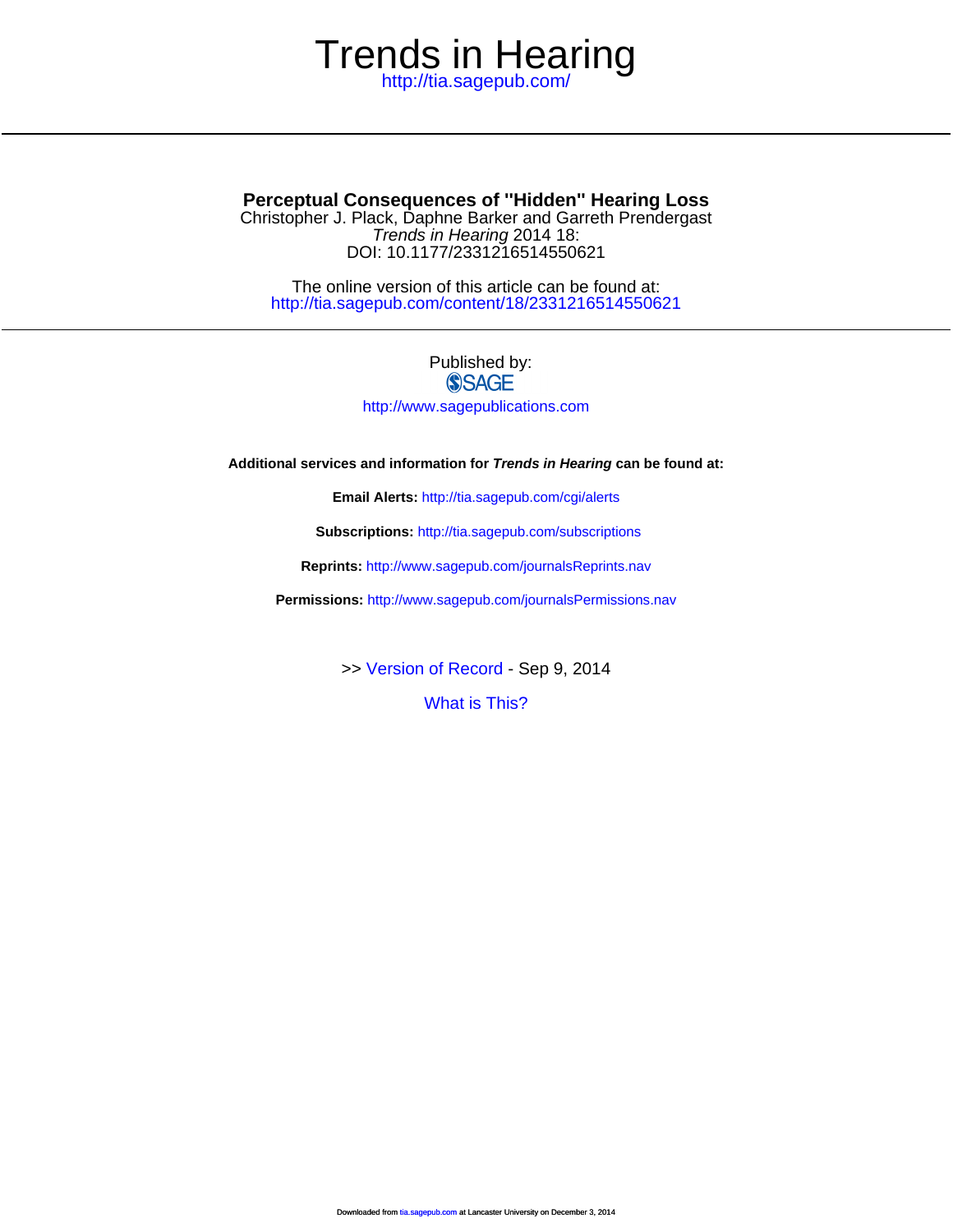## Perceptual Consequences of "Hidden" Hearing Loss

Trends in Hearing 2014, Vol. 18: 1–11  $©$  The Author(s) 2014 Reprints and permissions: sagepub.co.uk/journalsPermissions.nav DOI: 10.1177/2331216514550621 tia.sagepub.com

**SSAGE** 

## Christopher J. Plack<sup>1</sup>, Daphne Barker<sup>1</sup>, and Garreth Prendergast<sup>1</sup>

#### Abstract

Dramatic results from recent animal experiments show that noise exposure can cause a selective loss of high-threshold auditory nerve fibers without affecting absolute sensitivity permanently. This cochlear neuropathy has been described as hidden hearing loss, as it is not thought to be detectable using standard measures of audiometric threshold. It is possible that hidden hearing loss is a common condition in humans and may underlie some of the perceptual deficits experienced by people with clinically normal hearing. There is some evidence that a history of noise exposure is associated with difficulties in speech discrimination and temporal processing, even in the absence of any audiometric loss. There is also evidence that the tinnitus experienced by listeners with clinically normal hearing is associated with cochlear neuropathy, as measured using Wave I of the auditory brainstem response. To date, however, there has been no direct link made between noise exposure, cochlear neuropathy, and perceptual difficulties. Animal experiments also reveal that the aging process itself, in the absence of significant noise exposure, is associated with loss of auditory nerve fibers. Evidence from human temporal bone studies and auditory brainstem response measures suggests that this form of hidden loss is common in humans and may have perceptual consequences, in particular, regarding the coding of the temporal aspects of sounds. Hidden hearing loss is potentially a major health issue, and investigations are ongoing to identify the causes and consequences of this troubling condition.

#### Keywords

sensorineural hearing loss, noise-induced hearing loss, cochlear nerve, tinnitus, aging

## Introduction

It has been widely assumed that the main cause of sensorineural hearing loss is damage or dysfunction of the hair cells in the cochlea (Moore, 2007). The outer hair cells (OHCs), which effectively amplify the motion of the basilar membrane (BM), are more susceptible to damage than the inner hair cells (IHCs), which transduce the motion of the BM into electrical activity. Dysfunction or loss of IHCs leads to a loss of sensitivity and in extreme cases is associated with dead regions—regions of the cochlea with few functioning IHCs and for which information about BM vibration is not transmitted to the brain (Moore, Huss, Vickers, Glasberg, & Alcántara, 2000). Dysfunction or loss of OHCs leads to a loss of sensitivity, a reduction in frequency selectivity, and an abnormally steep growth in loudness with level.

Hearing ability is usually assessed in the clinic using pure-tone audiometry, which measures the smallest detectable levels of pure tones at several frequencies, typically in the range 0.125 to 8 kHz. Hence, this measure reflects loss of sensitivity to weak sounds caused in any

way and does not distinguish between IHC and OHC dysfunction, although up to 80% IHC loss may occur without affecting audiometric thresholds (Lobarinas, Salvi, & Ding, 2013). However, it is becoming increasingly apparent that the audiogram is not predictive of some types of auditory deficit. In particular, hearing ability for sounds that are above threshold may be compromised even when the audiogram is normal, that is, for listeners with clinically normal hearing. The present review will focus on cochlear neuropathy due to noise exposure and aging as a potential mechanism for this type of loss.

In this review, we first describe some of the early studies investigating hearing disability in the presence of a normal audiogram. We then discuss the results of animal

Corresponding author: Christopher J. Plack, University of Manchester, Ellen Wilkinson Building,

Manchester M13 9PL, UK. Email: chris.plack@manchester.ac.uk

<u>ெ () ල</u> Creative Commons CC-BY-NC: This article is distributed under the terms of the Creative Commons Attribution-NonCommercial 3.0 License Creative Commons CC-BT-NC: This article is distributed under the terms of the Creative Commons Attribution-NonCommercial 3.0 License<br>Http://www.creativecommons.org/licenses/by-nc/3.0/) which permits non-commercial use, rep [permission provided the original work is attributed as specified on the SAGE and Open Access page \(http://www.uk.sagepub.com/aboutus/openaccess.htm\).](http://www.uk.sagepub.com/aboutus/openaccess.htm)

<sup>&</sup>lt;sup>1</sup>University of Manchester, UK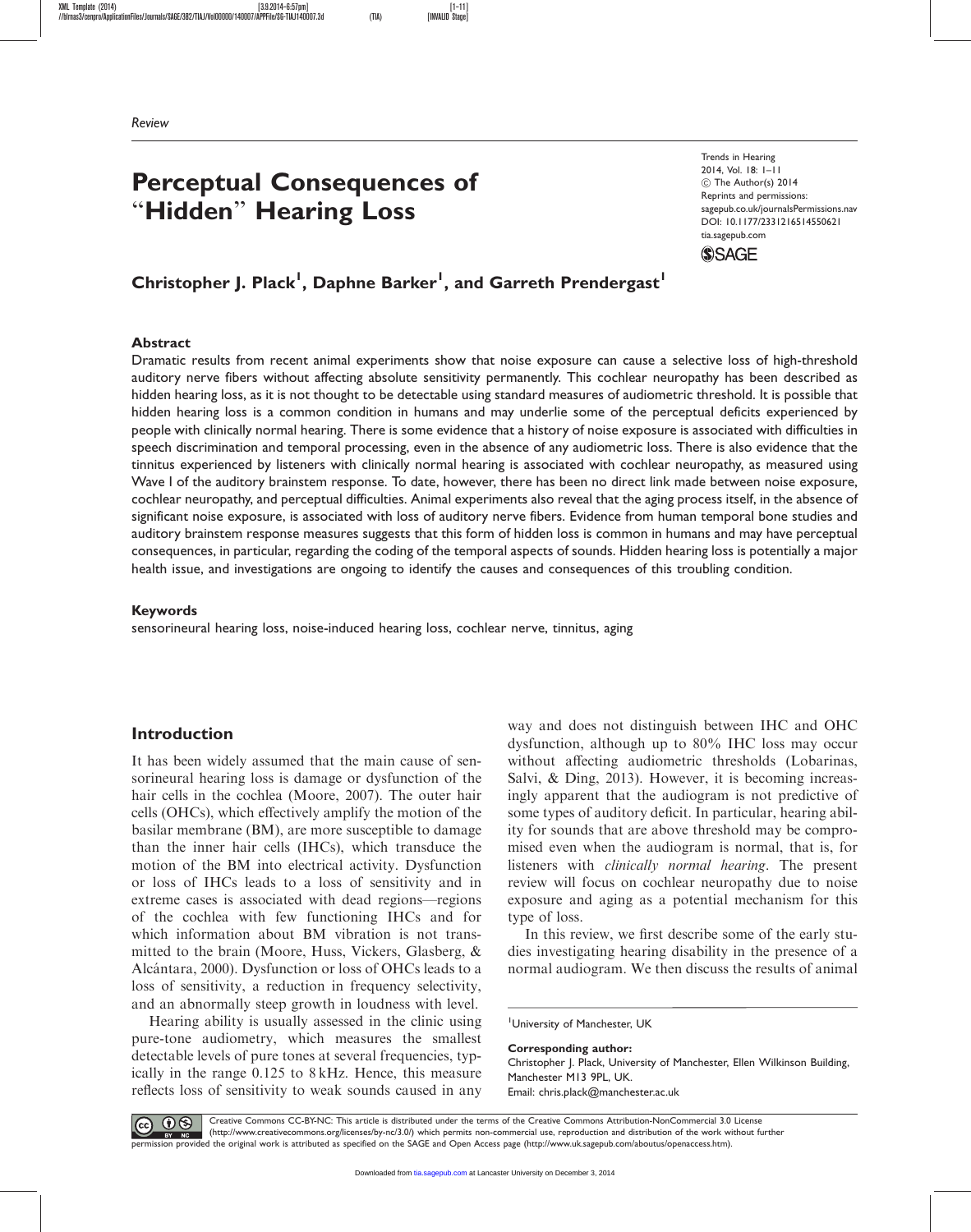experiments showing that noise exposure can cause substantial cochlear neuropathy without affecting sensitivity to weak sounds. This type of selective neural loss, which has been described recently as hidden hearing loss (Schaette & McAlpine, 2011), may be the physiological basis for many of the cases of hearing disability with a normal audiogram. This is supported by evidence from human studies that noise exposure may cause perceptual difficulties without affecting the audiogram. The review will also consider the relation between hidden hearing loss and tinnitus, and the relation between aging and hidden loss.

## Hearing Difficulties With a Normal Audiogram

It has been known for many years that some listeners with normal audiometric thresholds report difficulties in understanding speech in noisy environments (for a review, see Zhao & Stephens, 2007). For example, in a large UK survey, 26% of adults reported great difficulty hearing speech in noise, while only 16% had abnormal sensitivity (audiometric thresholds  $\geq 25$  dB hearing level [HL] averaged between 0.5 and 4 kHz; Davis, 1989). This condition has been given several names, including obscure auditory dysfunction (Saunders & Haggard, 1989) and King-Kopetzky syndrome (KKS; Hinchcliffe, 1992) after the authors of the early reports of this condition (P. F. King, 1954; Kopetzky, 1948). It has been argued that this condition should be regarded as an aspect of auditory processing disorder (APD; British Society of Audiology APD Special Interest Group, 2011), although APD can be associated with central processing disorders. As we shall see, peripheral mechanisms may account for many cases in which listeners experience difficulty hearing speech in background noise.

An issue here is that normal audiogram is not equivalent to no threshold elevation. Thresholds categorized as normal can cover a 30 dB range, so many listeners with clinically normal hearing could well have significant hair cell damage, in addition to any dysfunction not picked up by the audiogram. Ideally, test and control groups should be audiogram matched, having equal mean thresholds either at each individual frequency, or averaged across a set of frequencies. However, this is not always stated in the experimental methodologies, implying that test and control groups may have differed in their degree of threshold elevation. This is worth bearing in mind, as even slight OHC dysfunction, for example, could significantly affect suprathreshold hearing ability. In the descriptions of research findings related to noise exposure, those studies that have matched audiograms between groups will be distinguished from those that have not. Furthermore, some of the studies using matched audiograms did not compare hearing thresholds for frequencies above 4 kHz. It is possible that a selective hair cell loss at very high frequencies contributed to the observed deficits.

Even an audiogram with no apparent threshold elevation may miss subtle deficits in hair cell function. KKS patients tend to have a greater number of narrow notches in the audiogram in the region of 500 to 3000 Hz than do controls (Zhao & Stephens, 1999), but this is revealed only when the audiogram is measured with a highfrequency resolution. Zhao and Stephens (2006) reported a decrease in distortion-product otoacoustic emission levels in KKS patients, suggesting mild OHC dysfunction, even for a subset of patients with audiometric thresholds similar to controls up to 8 kHz. These studies illustrate further that caution has to be applied before interpreting a normal audiogram as indicative of normal hair cell function.

## Animal Studies of Noise-Induced Cochlear Neuropathy

Our understanding of one of the possible physiological bases of this condition took a leap forward after seminal discoveries were made using a mouse model. Kujawa and Liberman (2009) showed that mice exposed to a 100 dB SPL 8 - to 16-kHz noise for just 2 hours lost up to half of their IHC/auditory nerve (AN) synapses in high-frequency regions permanently (probably due to excitotoxicity at AMPA glutamate receptors), despite full recovery of their sensitivity to quiet sounds. The neurons concerned subsequently degenerated. Several weeks after exposure, the amplitude of Wave I of the electrophysiological auditory brainstem response (ABR, see Figure 1), a measure of AN function, was normal at low sound levels but reduced at medium to high sound levels. This suggests that the damage affects AN fibers with high thresholds, the medium- and low-spontaneous rate (SR) fibers that are thought to encode acoustic information at medium to high levels and in background noise (Young & Barta, 1986). The role of high-threshold fibers in noise-induced cochlear neuropathy was confirmed in a study on guinea pigs (Furman, Kujawa, & Liberman, 2013). Noise exposure at 106 dB SPL (4–8 kHz) for 2 hours resulted in a reduction in suprathreshold ABR amplitude, despite full recovery of ABR thresholds at 10 days postexposure. Sampling of AN fiber single-unit responses revealed a reduction in the proportion of lowand medium-SR fibers relative to high-SR fibers.

The noise exposures used in the rodent studies, while substantial, are not atypical of the levels experienced by some humans on a regular basis. For example, in a recent study of temporary threshold shift, a noise level of 98 dB A Leq was recorded in Manchester nightclubs (Howgate & Plack, 2011). Considerable neuropathy has been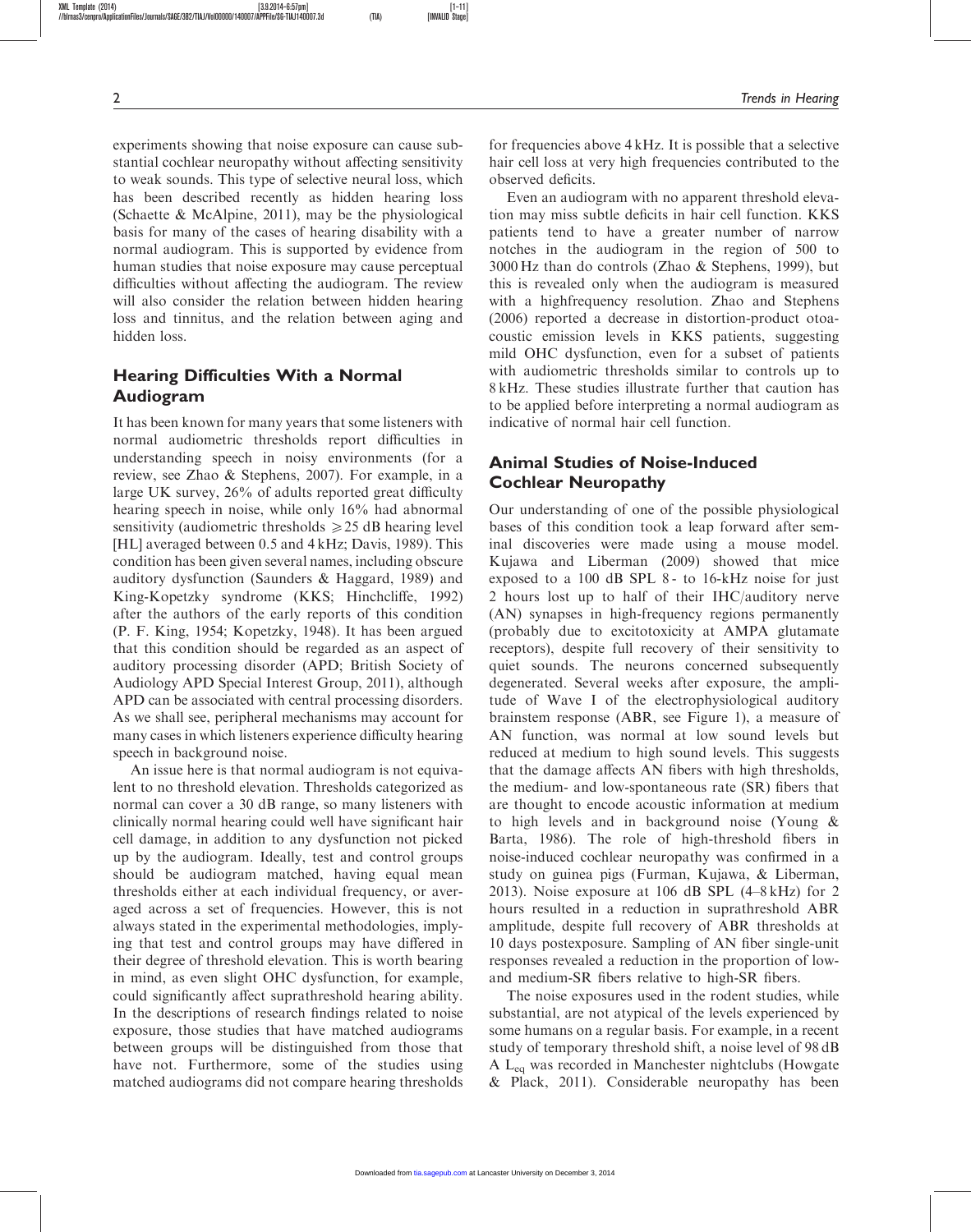

Figure 1. An illustration of typical stimuli and recorded waveforms for two electrophysiological measures of auditory neural coding: the auditory brainstem response (ABR) and the frequency-following response (FFR).

Note. Each trace represents the average of several thousand recordings. For the ABR, the waveform peaks reflect population neural activity at different stages in the auditory pathway following a brief click stimulus, from Wave I (auditory nerve) to Wave V (inferior colliculus). The FFR is a sustained response to a periodic stimulus, reflecting phase-locked neural activity in the rostral brainstem (region of the lateral lemniscus/inferior colliculus). The ABR and FFR can both be recorded by attaching electrodes to the scalp, for example, by using the differential response between electrodes on high forehead and mastoid.

observed in mice exposed to just 84 dB SPL for a week (Maison, Usubuchi, & Liberman, 2013). Hence, it is quite possible that many people with normal audiograms reporting deficits in speech intelligibility are suffering from noise-induced cochlear neuropathy of the type observed in the animal models.

## Relation Between Noise Exposure and Perceptual Deficits in Humans With Normal Audiograms

It is well documented that noise exposure can lead to a temporary or permanent reduction in sensitivity through damage to the OHCs and IHCs in the cochlea (Borg, Canlon, & Engstrom, 1995). However, there is, to date, little direct evidence for a noise-induced neuropathy in humans similar to that observed in the animal studies. Indirectly, loss of high-threshold AN fibers might be associated with a reduction in the fidelity with which sounds are encoded at medium-to-high levels and might be particularly detrimental at low signal-to-noise ratios (Kujawa & Liberman, 2009). Although the literature is not extensive, there is some evidence that listeners with a history of noise exposure,

but with near-normal threshold sensitivity, show deficits in complex discrimination tasks.

Alvord (1983) reported a significant deficit in word identification in background noise for 10 audiometrically normal males with a history of occupational noise exposure (including jet mechanics, firing range instructors, and helicopter crew members), compared with an audiometrically normal group of three females and seven males without a history of noise exposure. The stimuli were high-frequency word lists presented at 60 dB HL, and the mean difference in correct identification between groups was 10%. However, the groups were not audiometrically matched: The noise-exposed group had a mean absolute threshold at 4 kHz almost 10 dB greater than that for the control group. In addition, members of the noise-exposed group were slightly older on average (41 years vs. 36 years for the control group).

Kujala et al. (2004) investigated the effects of occupational noise exposure on the detection of deviant syllables and nonspeech sounds in a sequence of standard syllables. The noise-exposed group consisted of eight shipyard workers and two day-care center workers (nine males), and they were compared with a control group of 10 listeners (nine males) who had been working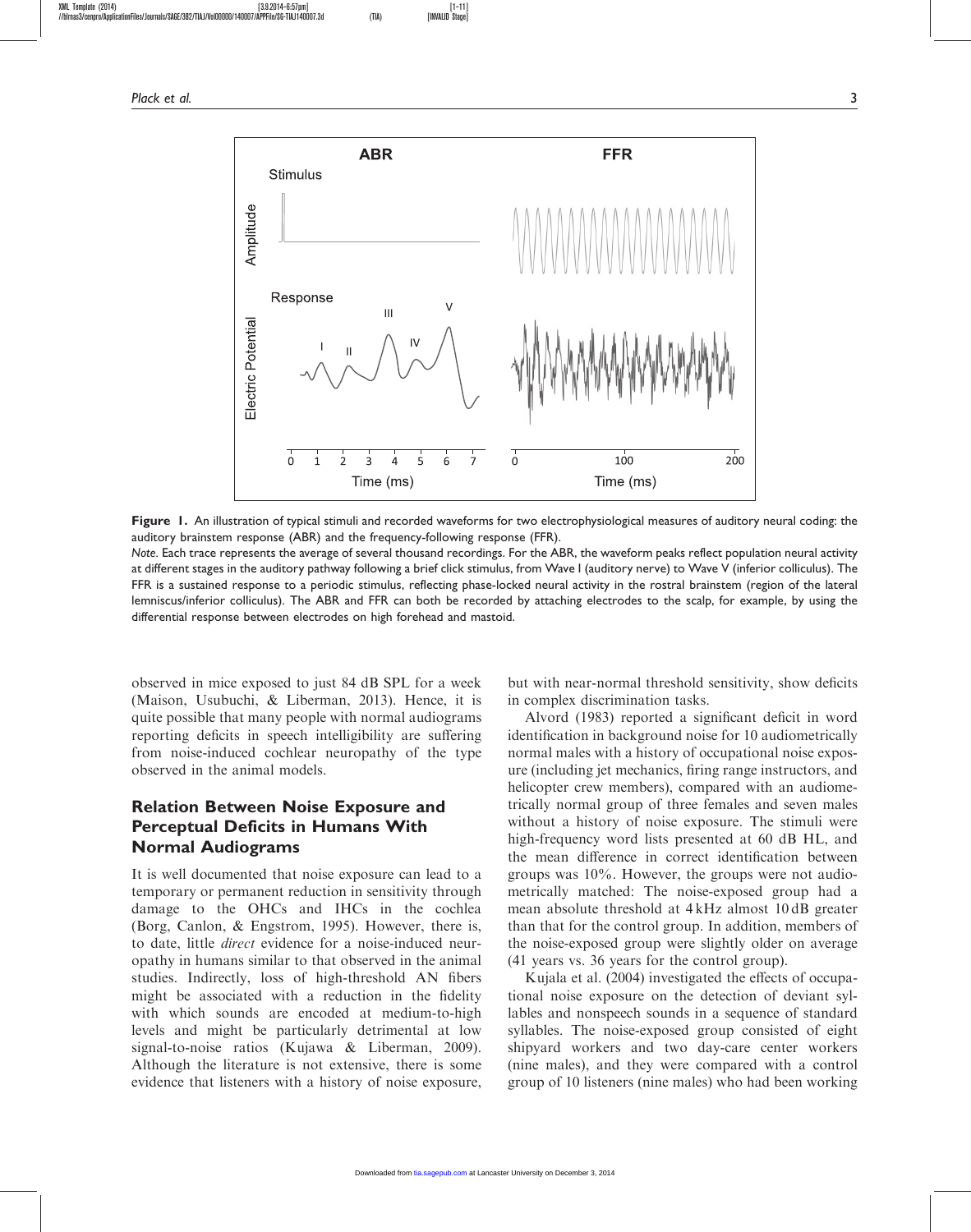in quiet or moderate-noise-level occupations. The groups did not differ significantly in their audiograms up to 8 kHz and had the same mean age. However, there was a significant difference between the groups in their hit rate for detecting deviant sounds in the presence of background noise.

Stone, Moore, and Greenish (2008) measured the discrimination of noise bursts with different envelope statistics at low sensation levels (close to absolute threshold), a task dependent on the accuracy of the representation of the temporal fluctuations of the sounds. Two groups were compared: a control group of 10 listeners (five males) without a history of noise exposure, and an experimental group of six listeners (five males) who attended high-noise events (nightclubs and playing in rock bands). The control group was on average older than the noise-exposed group (29 years vs. 22 years) but had similar absolute thresholds from 2 to 4 kHz. Listeners were required to discriminate a narrowband Gaussian noise from a narrowband low-noise noise that had minimal envelope fluctuations. Both noises were centered on 2, 3, or 4 kHz. It was reasoned that the performance of this task at low sensation levels would be affected by noise-induced IHC dysfunction, and indeed performance was worse for the high-noise group as the level approached 12 dB sensation level (SL). Although these results were interpreted in terms of subclinical IHC dysfunction, they were published before the animal studies on noise-induced cochlear neuropathy. The findings of Stone et al. could possibly reflect cochlear neuropathy, although the fact that the difference between groups was seen only at low sensation levels appears inconsistent with a selective loss of highthreshold, low-SR nerve fibers.

Recently, Kumar, Ameenudin, and Sangamanatha (2012) compared a group of 28 noise-exposed train drivers (aged from 30 to 60 years) with 90 age-matched controls, on several psychophysical tasks with stimuli presented at 80 dB SL. The noise-exposed group showed deficits in amplitude modulation detection (60 - and 200-Hz modulation frequencies), a duration pattern test (identifying the order of short and long tones in a sequence), and speech recognition in background babble. The results suggest that noise exposure causes a deficit in the temporal encoding of sounds, which relies on the ability of groups of neurons to accurately phase lock to the envelope or fine structure of sounds. However, the article only reports that the train drivers had hearing sensitivity within 25 dB HL from 250 Hz to 8 kHz. It is possible that there was a difference in absolute thresholds between the groups, perhaps reflecting hair-cell damage, which could have accounted for some of the deficits.

It is noteworthy that there is no clear evidence that listeners with KKS, that is, reporting hearing difficulties with a normal audiogram, have a history of greater noise exposure than do controls (Stephens, Zhao, & Kennedy, 2003). So, while a group selected on the basis of noise exposure may have hearing difficulties, it is not clear that the converse is true. It is likely that KKS reflects a more diverse set of pathologies than just noise-induced cochlear neuropathy.

Although these findings are broadly consistent with the expected effects of noise-induced cochlear neuropathy, the evidence is patchy, and as yet there has been no direct link made between noise exposure and cochlear neuropathy in humans with normal hearing thresholds. There is evidence from animal models that long-term noise exposure at levels well below those causing cochlear trauma can cause changes to the cortical tonotopic map and that these changes may adversely affect sound discrimination (for a review, see Gourevitch, Edeline, Occelli, & Eggermont, 2014). So some of the effects of noise exposure may be the result of central plasticity, rather than purely cochlear effects. Perhaps the best evidence to date that hidden cochlear neuropathy has perceptual effects in humans comes from studies of the relation between AN function and tinnitus.

#### Hidden Hearing Loss and Tinnitus

A study by Schaette and McAlpine (2011) provides evidence that the tinnitus (perception of phantom sound in the absence of external sound) experienced by some individuals with normal hearing sensitivity has a basis in AN damage. The patient and control groups had nearidentical audiograms up to 12 kHz, were all female, and had similar mean ages. Schaette and McAlpine found that Wave I of the ABR was reduced at high sound levels in the tinnitus group (Figure 2), similar to the results from noise-exposed mice (Kujawa & Liberman, 2009). The amplitude of Wave V of the ABR (reflecting neural function in the upper brainstem) did not differ between groups.

Following Schaette and Kempter (2006), Schaette and McAlpine (2011) suggested that reduced neural output from the cochlea leads to a compensatory increase in neural gain in the auditory brainstem. The gain could lead to tinnitus due to an amplification of the spontaneous activity of auditory neurons. This is consistent with the findings of Munro and Blount (2009) regarding the effects of temporary monaural deprivation on central gain and on tinnitus (Schaette, Turtle, & Munro, 2012). Further work suggests that the gain is also evident in Wave III of the ABR, that is, at the level of the cochlear nucleus (Gu, Herrmann, Levine, & Melcher, 2012). Consistent with these findings in humans, recent work using the mouse model has revealed that noise exposure producing temporary threshold shift but permanent cochlear neuropathy produces a reduction in ABR Wave I amplitude at suprathreshold stimulation levels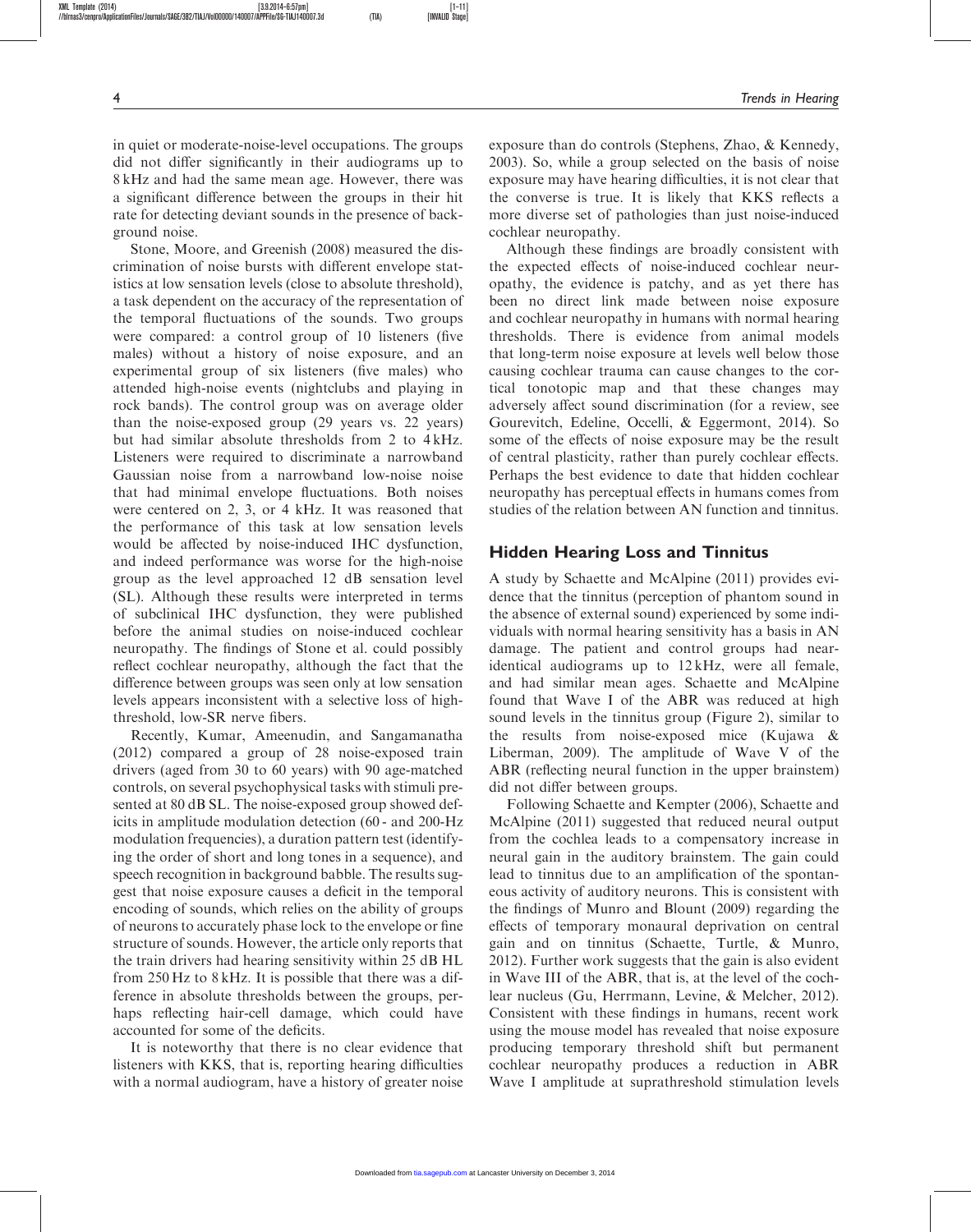

Figure 2. The results of the study of Schaette and McAlpine (2011), showing the amplitudes of Wave I and Wave V of the ABR at two different click levels, for a group of tinnitus patients (triangles) and a group of audiogram-matched controls without tinnitus (circles).

Note. Wave I amplitude is reduced in the tinnitus group relative to the control group, but there is no significant difference in Wave V amplitude between the groups. Data replotted from Schaette and McAlpine (2011).

but no reduction in Waves II to V (Hickox & Liberman, 2014). Indeed, there was evidence for an enhancement of Wave V.

The central gain hypothesis is consistent with the observation that tinnitus and hyperacusis (diminished sound level tolerance) are comorbid conditions (Baguley, 2003), both of which can occur in listeners with clinically normal hearing sensitivity, and which are associated with increased activity in inferior colliculus (in the case of hyperacusis) and auditory cortex (Gu, Halpin, Nam, Levine, & Melcher, 2010). Noiseexposed mice with cochlear neuropathy show hypersensitivity to sound, suggestive of a link between AN damage and hyperacusis (Hickox & Liberman, 2014), although the increased sensitivity was not observed at the highest levels tested (100 dB SPL and greater), which is not consistent with hyperacusis in humans.

The results of Schaette and McAlpine (2011) suggest that some individuals with normal hearing have a cochlear neuropathy linked to a significant perceptual dysfunction. The cause of the neuropathy in the tinnitus group is unclear, although it is tempting to speculate that it may have been noise exposure. Interestingly, it has been shown that people with tinnitus and normal hearing sensitivity have deficits in tone detection in noise (Weisz, Hartmann, Dohrmann, Schlee, & Norena, 2006) and intensity discrimination (Epp, Hots, Verhey, & Schaette, 2012). These might be further manifestations of cochlear neuropathy.

## Hidden Hearing Loss and Temporal Coding Deficits

One of the most remarkable aspects of audition is the ability of auditory neurons to encode the fine-grained temporal characteristics of sounds. Neurons in the caudal portion of the auditory pathway encode the temporal features of sounds by their tendency to synchronize their firing, or phase lock, to features in the temporal fine structure and temporal envelope. Such precise temporal coding, with a resolution of less than a millisecond, is fundamental to the way the auditory system represents and processes sounds and is thought to be particularly important for auditory localization, pitch perception, and speech perception in noise (Moore, 2008).

In a review article, Bharadwaj, Verhulst, Shaheen, Liberman, and Shinn-Cunningham (2014) argue that loss of high-threshold AN fibers may affect both finestructure and envelope coding (Figure 3) and is likely to be especially detrimental to envelope coding at medium-to-high levels. At these levels, the low-threshold, high-SR fibers are saturated and synchronize poorly to envelope fluctuations (Joris & Yin, 1992). The frequencyfollowing response (FFR) is an electrophysiological measure of sustained neural temporal coding, reflecting the combined phase-locked activity of neurons in the rostral brainstem (Krishnan, 2006, see Figure 1). The FFR, at least at low frequencies, is not thought to reflect AN activity directly, but it may reflect the degradation in central temporal coding resulting from cochlear neuropathy. Ruggles, Bharadwaj, and Shinn-Cunningham (2011) reported that the envelope FFR is related to performance on an auditory selective attention task dependent on temporal cues, for listeners with normal audiometric thresholds. With respect to temporal fine structure, Marmel et al. (2013) reported that the strength of the FFR to a 660-Hz pure tone is correlated with behavioral frequency discrimination for that tone, even after the effects of hearing threshold and age are controlled. Finally, there is evidence that neural temporal coding, as reflected by the FFR, is related to speech perception in noise in young adults (Song, Skoe, Banai, & Kraus, 2011).

Preliminary data suggest that the FFR may be sensitive to the effects of noise exposure (Barker, Hopkins, Baker, & Plack, 2014). The FFR was recorded to a 235-Hz pure tone and to a 3.9-kHz pure tone amplitude modulated by a half-wave rectified 235-Hz pure tone (this stimulus is referred to as a transposed tone). Two groups of 15 young, audiometrically normal females were tested, audiogram-matched up to 4 kHz. One group had a history of nightclub attendance, and the other had little history of recreational noise exposure. It was reasoned that the effects of noise exposure would be greatest for the high-frequency transposed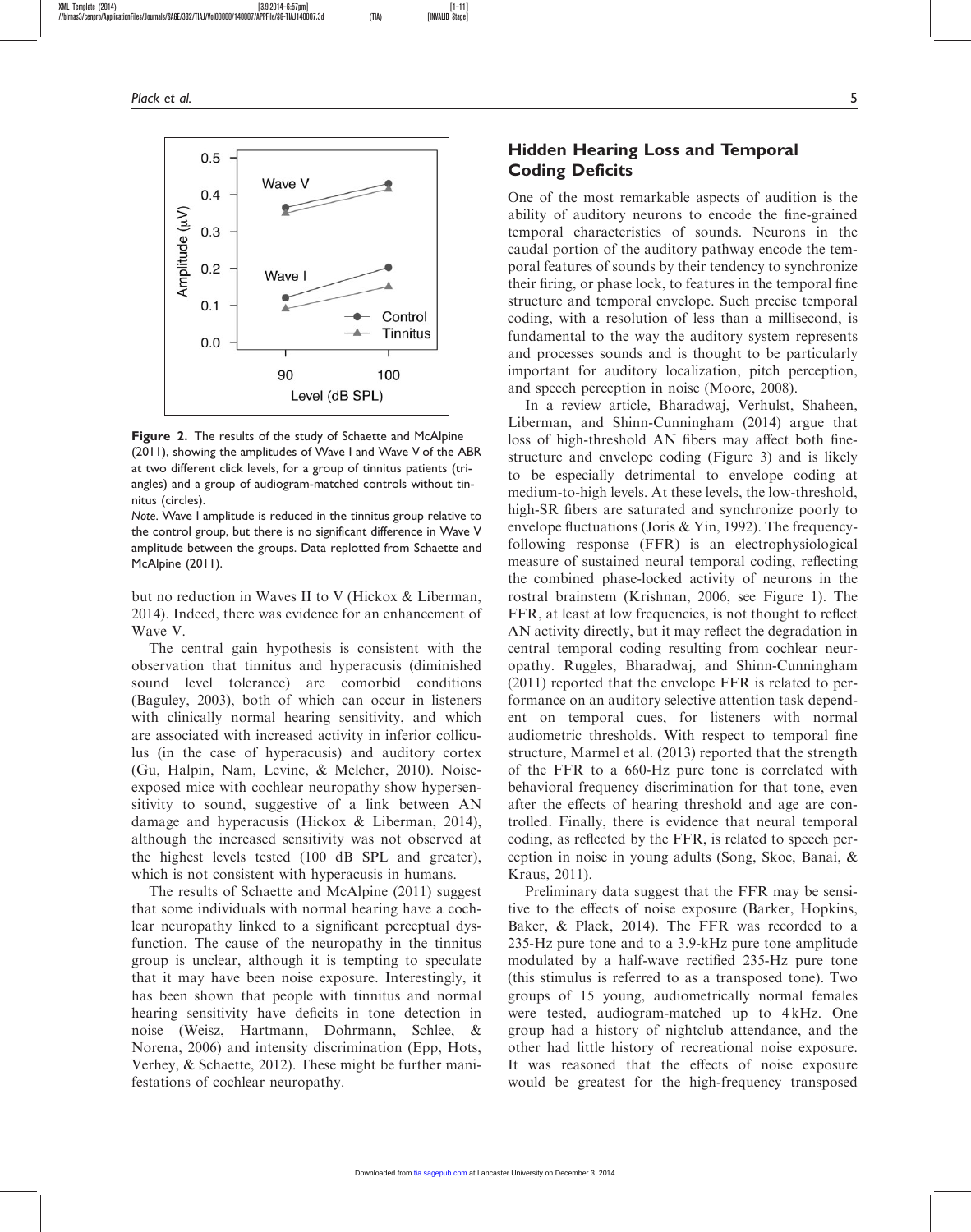

Figure 3. A simulation of phase-locked auditory nerve activity in response to an amplitude modulated pure tone, illustrating the effects of loss of auditory nerve fibers on temporal coding.

Note. The temporal fine structure of the stimulus waveform is shown in the top panel, and the envelope is shown as a dashed line. (a) Response of 10 auditory nerve fibers. (b) Response of three auditory nerve fibers. The summed response of 10 fibers (a, bottom) shows a clear representation of the envelope periodicity, and some representation of the fine structure. Temporal coding in the deafferented case (b, bottom) is sparser and less distinct.

tone, and, indeed, there was a significant reduction in FFR strength at 235 Hz for the transposed tone in the noise-exposed group (Figure 4). The ratio of FFR strength between the transposed tone and pure tone was also significantly less for the noise-exposed group.

### Hidden Hearing Loss Due to Aging

Age is related to hearing deficits, even in the absence of significant elevation in audiometric thresholds. Speech intelligibility in background noise declines with age even when there is no significant increase in audiometric thresholds (Dubno, Dirks, & Morgan, 1984; Rajan & Cainer, 2008). In particular, psychophysical and electrophysiological studies show that neural coding of both temporal fine structure and temporal envelope declines with age in humans (Clinard & Tremblay, 2013; Clinard, Tremblay, & Krishnan, 2010; He, Mills, Ahlstrom, & Dubno, 2008; Hopkins & Moore, 2011; A. King, Hopkins, & Plack, 2014; Marmel et al., 2013, Figure 5(a); Moore, Vickers, & Mehta, 2012). These temporal coding deficits can occur independently from an increase in audiometric threshold (Clinard & Tremblay, 2013; A. King et al., 2014; Marmel et al., 2013). As described earlier, there is evidence that neural temporal coding is related to speech perception in noise in young adults (Song, Skoe, Banai, & Kraus, 2011), although it remains unclear how this relation is affected by age. There is some evidence that middle-age listeners rely



Figure 4. Unpublished results from the conference presentation of Barker et al. (2014), showing FFR synchrony to a 235-Hz pure tone and to a 235-Hz tone transposed to 3.9 kHz (i.e., a 3.9-kHz pure-tone carrier amplitude modulated at 235 Hz), for groups of listeners with (triangles) and without (circles) a history of recreational noise exposure.

Note. For each stimulus, the dependent variable was the coefficient of correlation between the FFR and a 235-Hz pure tone. The noise-exposed group show a (nonsignificantly) greater response to the 235-Hz pure tone than do the nonexposed group, but a significantly reduced response to the 235-Hz modulation component in the transposed tone, which is in the frequency region expected to be most susceptible to noise damage. Error bars show standard errors.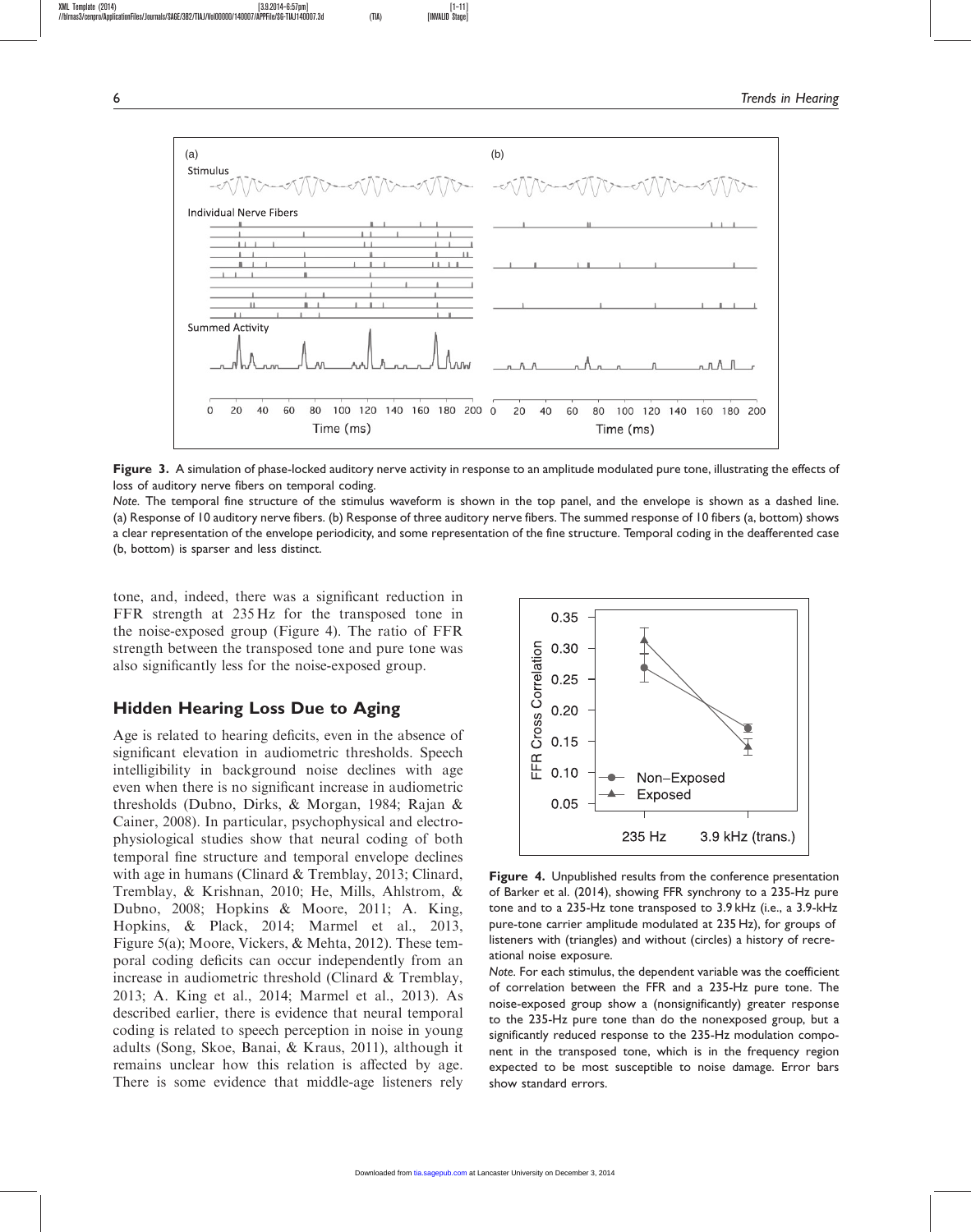

Figure 5. The results of the study of Marmel et al. (2013).

Note. (a) Measure of FFR synchrony to a 660-Hz pure tone, plotted as a function of age. (b) Measure of FFR latency (group delay) as a function of age. Data replotted from Marmel et al. (2013).

more heavily on temporal fine structure (rather than temporal envelope) information, which may lead to a speech perception impairment in reverberant environments (Ruggles, Bharadwaj, & Shinn-Cunningham, 2012).

These effects of age could be the result, at least in part, of an accumulation of noise-induced cochlear neuropathy over the lifetime. Indeed, there is evidence that noise exposure exacerbates the effects of age (Gates, Schmid, Kujawa, Nam, & D'Agostino, 2000), perhaps due in part to an accumulation of AN damage (Kujawa & Liberman, 2006). However, results using a mouse model suggest that aging *per se*, in the absence of significant noise exposure, is associated with a loss of IHC synaptic ribbons and a reduction in ABR Wave I amplitude at high levels (Sergeyenko, Lall, Liberman, & Kujawa, 2013), perhaps reflecting high-threshold fiber loss. Similar to the noise exposure studies, the results show that such a loss occurs before a loss of threshold sensitivity or a reduction in hair cell counts. Consistent with the animal findings, a recent postmortem investigation of human temporal bones from individuals without hair cell loss revealed that the number of spiral ganglion cells (SGCs) declines at a rate of about 100 per year on average (Makary, Shin, Kujawa, Liberman, & Merchant, 2011). By the time an individual has reached 91–100 years of age, about a third of the SGCs present at birth have been lost on average. Also consistent with the mouse model, in the human temporal bone study, neural loss preceded changes in the pure-tone audiogram (audiometric changes were only apparent for ages of 60 years and above). The study found that there was considerable variability in the number of SGCs lost by each age of mortality. Some individuals who died in their teens had substantially lower numbers of SGCs than the mean for young individuals, whereas others in their 70 s retained

an almost complete set. Such variability may in part be due to varying environmental factors, including noise exposure (Makary et al., 2011).

Aging has been shown to diminish the amplitudes of Waves I, III, and V of the ABR, and this result holds even when the effects of absolute threshold and noise exposure history are controlled statistically (Konrad-Martin et al., 2012). This result is consistent with an age-related loss of AN fibers, although there does not seem to be a recovery of Waves III and V amplitudes that might be predicted by the central gain hypothesis (Schaette & McAlpine, 2011). Konrad-Martin et al. (2012) suggest that aging may also be associated with a loss of fibers central to the AN, as the age-related reduction in Wave III was still apparent when Wave I amplitude was controlled.

Loss of AN fibers might account for the age-related deficit in temporal coding in humans, as the information carried by the AN to the brain is related to the number of active fibers (Figure 3). However, another possibility is that the precision of synchrony across fibers is affected (He et al., 2008; Konrad-Martin et al., 2012; Ross, Fujioka, Tremblay, & Picton, 2007), perhaps due to a reduction in the speed of transmission of action potentials in individual fibers. This could account in part for the reduction in ABR amplitudes (Konrad-Martin et al., 2012). Aging is associated with the degeneration of myelin sheaths, both in the central nervous system (Peters, 2002, 2009) and in the human and mouse AN (Xing et al., 2012). Electrophysiological measures suggest that aging is associated with an increase in response latency in the AN and brainstem (Konrad-Martin et al., 2012; Marmel et al., 2013, Figure 5(b); Rupa & Dayal, 1993). Another factor that may underlie some agerelated perceptual deficits is the age-related decline in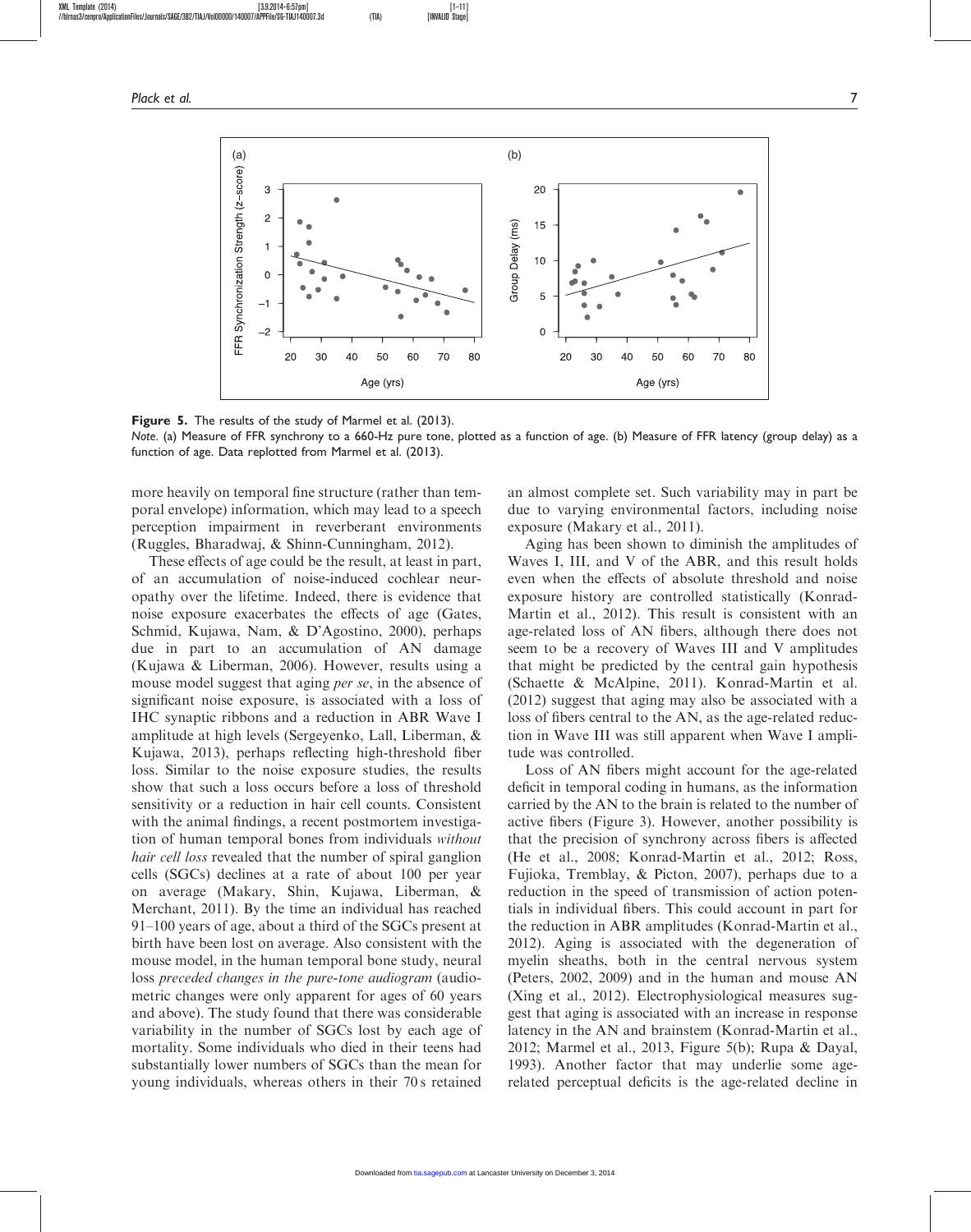

Figure 6. Hypothetical causal links between noise-induced loss of AN fibers (cochlear neuropathy), deficits in the neural coding of temporal and intensity fluctuations, deficits in laboratory-based psychoacoustic tasks (lab. tasks), and deficits in real world hearing ability. Note. IPD stands for interaural phase difference, a temporal cue for localizing sounds based on direction-dependent differences in the arrival times of sounds at the two ears. Also shown are the hypothetical links between loss of AN fibers, central neural gain, and tinnitus and hyperacusis.

the function of the medial olivocochlear efferent system, which can occur prior to OHC degeneration (Jacobson, Kim, Romney, Zhu, & Frisina, 2003).

#### Summary and Future Directions

To summarize the current state of knowledge, there is good evidence from animal studies that noise exposure can cause a dramatic loss of AN fibers without affecting hearing sensitivity. There is some evidence from human studies that noise exposure may be associated with deficits in suprathreshold discrimination tasks and neural temporal coding (consistent with AN damage), in the absence of a reduction in hearing sensitivity. Finally, there is evidence that tinnitus is associated with cochlear neuropathy, in the absence of a reduction in hearing sensitivity. However, to date, no direct link has been made between the physiological results and the perceptual deficits (Figure 6). We are still waiting for the seminal study that links AN dysfunction with perceptual deficits in a group of noise-exposed listeners with normal audiograms.

Several laboratories are currently investigating neural function in noise-exposed listeners using electrophysiological techniques such as the ABR and FFR. Within the next few years, it is likely that we will be able to provide concrete evidence for or against the hypothesis that noise-induced cochlear neuropathy is a major cause of suprathreshold hearing difficulties in humans.

With respect to aging, the pattern is similar, with good evidence from animal and human studies for a loss of AN fibers with age, and evidence from human studies that aging per se, in the absence of threshold elevation, is associated with deficits in neural temporal coding and speech discrimination in noise. However, there is little evidence so far for a direct link between cochlear neuropathy and perceptual deficits.

Of course, it is likely that listeners with an audiometric hearing loss due to noise exposure or aging also have a hidden cochlear neuropathy. Determining the prevalence of this condition, and how the neuropathy contributes to the perceptual deficits, is an important issue. Understanding the relative contributions of IHC damage, OHC damage, and neuropathy to the perceptual deficits will require a very carefully controlled study and represents a considerable challenge for future investigations.

Finally, if hidden loss proves to be a major contributor to hearing dysfunction, we will need a diagnostic test with sufficient selectivity and specificity to diagnose the condition in the clinic. The current results, such as they are, show effects at the group level, but we really need a test that can identify the condition reliably in individual patients. In the short term, such a test would allow us to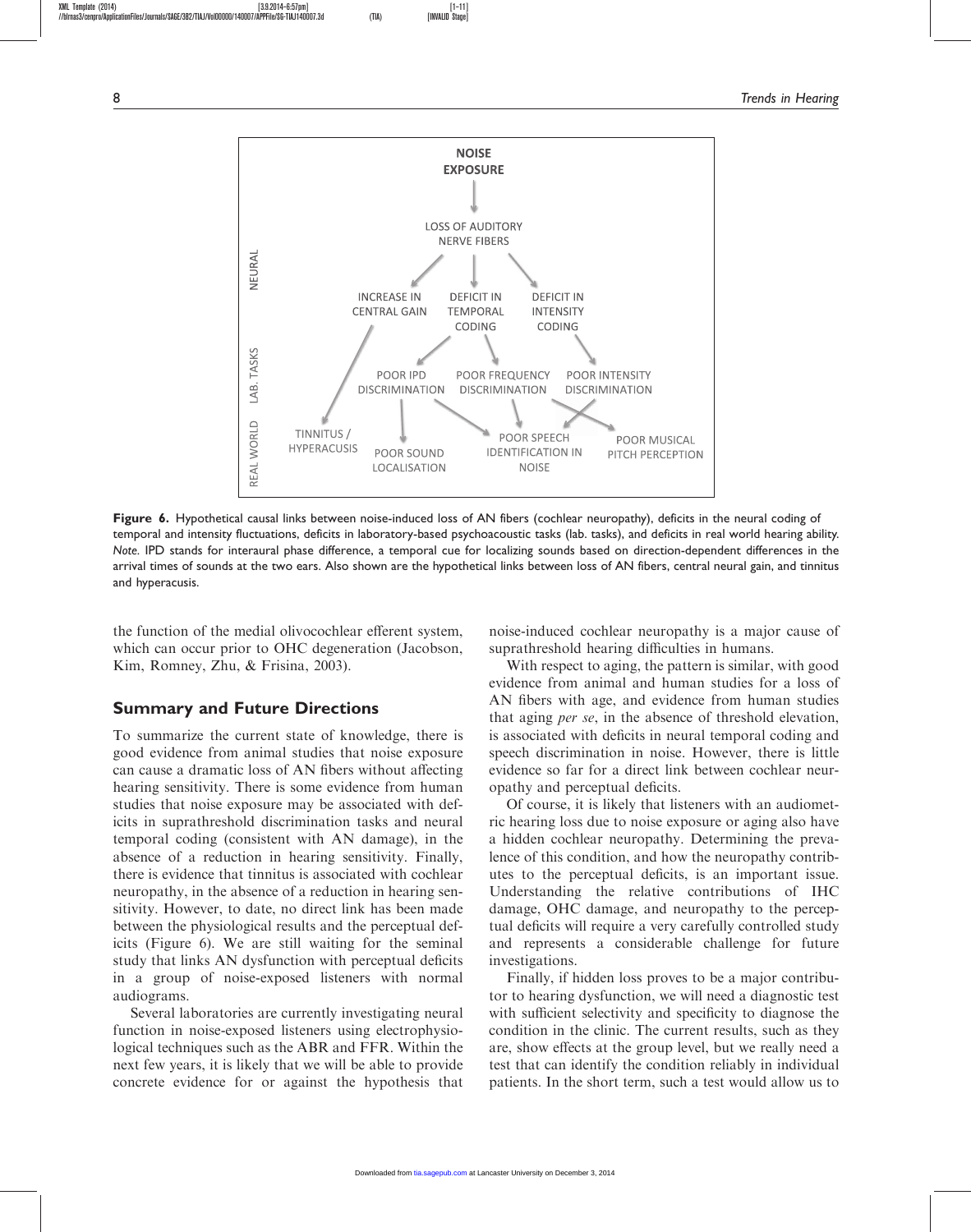identify at-risk individuals, perhaps before any elevation in audiometric thresholds become apparent. This could be used to provide health-care advice, particularly regarding exposure to noise, and could become part of the regular health surveillance in workplaces with a high level of background noise. Long-term treatments for hidden loss, such as neurotrophins to reconnect damaged nerve terminals, or even stem-cell therapies to replace lost fibers (Chen et al., 2012), may become available. There is also the possibility that the condition may be managed using hearing aids with directional microphones and other signal-processing strategies to improve speech discrimination in noise.

The arrival of a diagnostic test would of course make the term hidden hearing loss redundant. But for now, this is an apt descriptor of this intriguing, and somewhat troubling, condition, which may be a significant cause of hearing difficulties for many millions of people worldwide.

#### Declaration of Conflicting Interests

The authors declared no potential conflicts of interest with respect to the research, authorship, and/or publication of this article.

#### Funding

The authors disclosed receipt of the following financial support for the research, authorship, and/or publication of this article: This work was supported by the Medical Research Council (MR/L003589/1) and Action on Hearing Loss.

#### Acknowledgments

The authors thank the Editor in Chief, an anonymous reviewer, and Brian Moore for constructive comments on an earlier version of this manuscript.

#### **References**

- Alvord, L. S. (1983). Cochlear dysfunction in "normalhearing" patients with history of noise exposure. Ear and Hearing, 4, 247–250.
- Baguley, D. M. (2003). Hyperacusis. Journal of the Royal Society of Medicine, 96, 582–585.
- Barker, D., Hopkins, K., Baker, R., & Plack, C. J. (2014). Detecting the early effects of noise exposure. Paper presented at the Midwinter Meeting of Association for Research in Otolaryngology, San Diego, CA.
- Bharadwaj, H. M., Verhulst, S., Shaheen, L., Liberman, M. C., & Shinn-Cunningham, B. G. (2014). Cochlear neuropathy and the coding of supra-threshold sound. Frontiers in Systems Neuroscience, 8, 26.
- Borg, E., Canlon, B., & Engstrom, B. (1995). Noiseinduced hearing loss. Literature review and experiments in rabbits. Morphological and electrophysiological features, exposure parameters and temporal factors, variability and interactions. Scandinavian Audiology Supplement, 40, 1–147.
- British Society of Audiology APD Special Interest Group. What's in a name? APD by any other name would not smell so sweet. International Journal of Audiology, 50, 496.
- Chen, W., Jongkamonwiwat, N., Abbas, L., Eshtan, S. J., Johnson, S. L., Kuhn, S., ... ;Rivolta, M. N. (2012). Restoration of auditory evoked responses by human ES-cell-derived otic progenitors. Nature, 490, 278–282.
- Clinard, C. G., & Tremblay, K. L. (2013). Aging degrades the neural encoding of simple and complex sounds in the human brainstem. Journal of the American Academy of Audiology, 24, 590–599.
- Clinard, C. G., Tremblay, K. L., & Krishnan, A. R. (2010). Aging alters the perception and physiological representation of frequency: Evidence from human frequency-following response recordings. Hearing Research, 264, 48–55.
- Davis, A. C. (1989). The prevalence of hearing impairment and reported hearing disability among adults in Great Britain. International Journal of Epidemiology, 18, 911–917.
- Dubno, J. R., Dirks, D. D., & Morgan, D. E. (1984). Effects of age and mild hearing loss on speech recognition in noise. Journal of the Acoustical Society of America, 76, 87–96.
- Epp, B., Hots, J., Verhey, J. L., & Schaette, R. (2012). Increased intensity discrimination thresholds in tinnitus subjects with a normal audiogram. Journal of the Acoustical Society of America, 132, EL196–EL201.
- Furman, A. C., Kujawa, S. G., & Liberman, M. C. (2013). Noise-induced cochlear neuropathy is selective for fibers with low spontaneous rates. Journal of Neurophysiology, 110, 577–586.
- Gates, G. A., Schmid, P., Kujawa, S. G., Nam, B., & D'Agostino, R. (2000). Longitudinal threshold changes in older men with audiometric notches. Hearing Research, 141, 220–228.
- Gourevitch, B., Edeline, J. M., Occelli, F., & Eggermont, J. J. (2014). Is the din really harmless? Long-term effects of nontraumatic noise on the adult auditory system. Nature Reviews Neuroscience, 15, 483–491.
- Gu, J. W., Halpin, C. F., Nam, E. C., Levine, R. A., & Melcher, J. R. (2010). Tinnitus, diminished sound-level tolerance, and elevated auditory activity in humans with clinically normal hearing sensitivity. Journal of Neurophysiology, 104, 3361–3370.
- Gu, J. W., Herrmann, B. S., Levine, R. A., & Melcher, J. R. (2012). Brainstem auditory evoked potentials suggest a role for the ventral cochlear nucleus in tinnitus. Journal of the Association for Research in Otolaryngology, 13, 819–833.
- He, N. J., Mills, J. H., Ahlstrom, J. B., & Dubno, J. R. (2008). Age-related differences in the temporal modulation transfer function with pure-tone carriers. Journal of the Acoustical Society of America, 124, 3841–3849.
- Hickox, A. E., & Liberman, M. C. (2014). Is noiseinduced cochlear neuropathy key to the generation of hyperacusis or tinnitus? Journal of Neurophysiology, 111, 552–564.
- Hinchcliffe, R. (1992). King-Kopetzky syndrome: An auditory stress disorder? Audiological Medicine, 1, 89–98.
- Hopkins, K., & Moore, B. C. J. (2011). The effects of age and cochlear hearing loss on temporal fine structure sensitivity, frequency selectivity, and speech reception in noise. Journal of the Acoustical Society of America, 130, 334–349.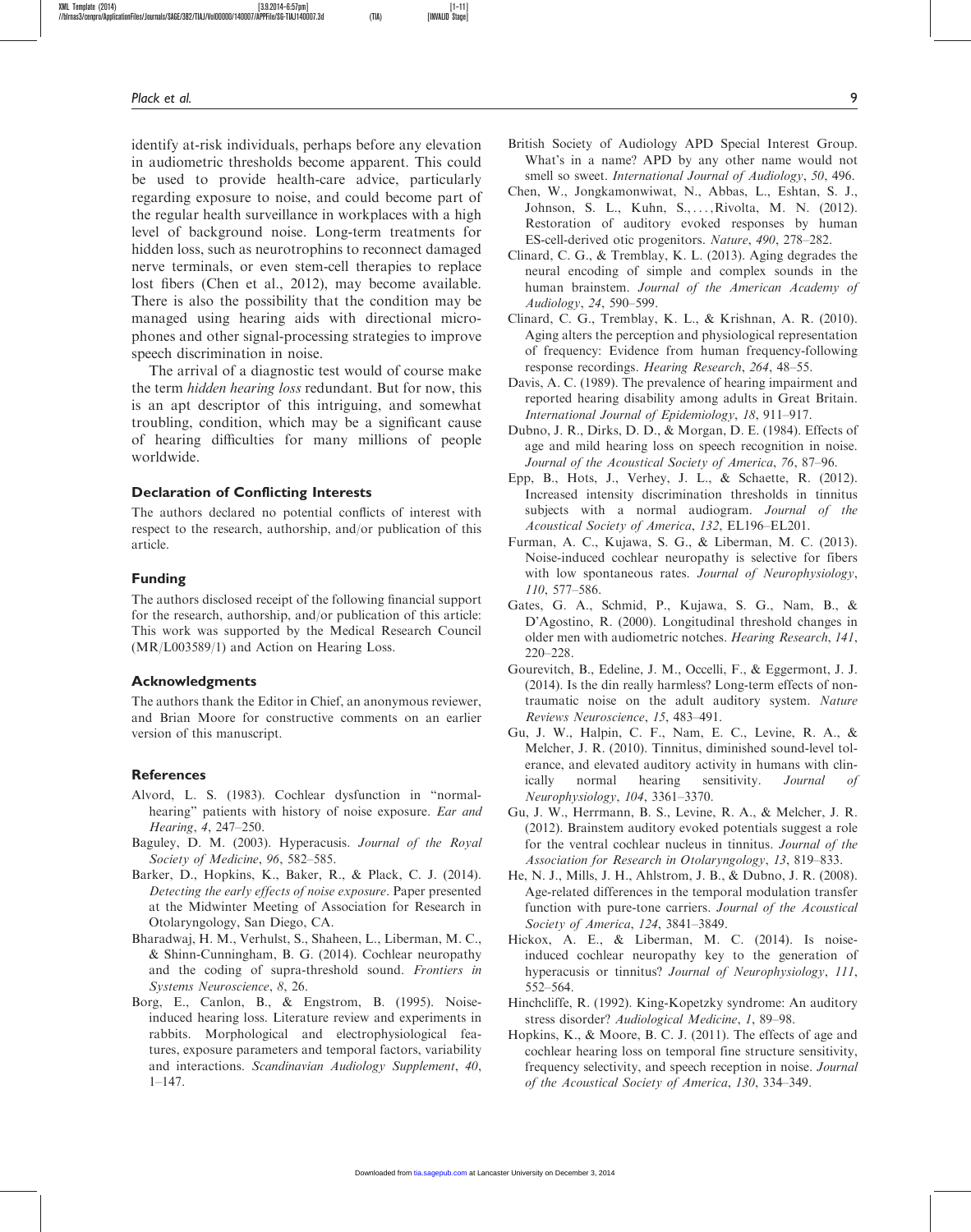- Howgate, S., & Plack, C. J. (2011). A behavioral measure of the cochlear changes underlying temporary threshold shifts. Hearing Research, 277, 78–87.
- Jacobson, M., Kim, S., Romney, J., Zhu, X., & Frisina, R. D. (2003). Contralateral suppression of distortion-product otoacoustic emissions declines with age: A comparison of findings in CBA mice with human listeners. The Laryngoscope, 113, 1707–1713.
- Joris, P. X., & Yin, T. C. T. (1992). Responses to amplitudemodulated tones in the auditory nerve of the cat. Journal of the Acoustical Society of America, 91, 215–232.
- King, A., Hopkins, K., & Plack, C. J. (2014). The effects of age and hearing loss on interaural phase difference discrimination. Journal of the Acoustical Society of America, 135, 342–351.
- King, P. F. (1954). Psychogenic deafness. Journal of Laryngology and Otology, 68, 623–625.
- Konrad-Martin, D., Dille, M. F., McMillan, G., Griest, S., McDermott, D., Fausti, S. A., ... ;Austin, D. F. (2012). Age-related changes in the auditory brainstem response. Journal of the American Academy of Audiology, 23, 18–35.
- Kopetzky, S. J. (1948). Deafness, tinnitus and vertigo. New York, NY: Nelson.
- Krishnan, A. (2006). Frequency-following response. In R. F. Burkhard, M. Don, & J. Eggermont (Eds.), Auditory evoked potentials: Basic principles and clinical application (pp. 313–333). Philadelphia, PA: Lippincott Williams and Wilkins.
- Kujala, T., Shtyrov, Y., Winkler, I., Saher, M., Tervaniemi, M., Sallinen, M., ... ;Naatanen, R. (2004). Long-term exposure to noise impairs cortical sound processing and attention control. Psychophysiology, 41, 875–881.
- Kujawa, S. G., & Liberman, M. C. (2006). Acceleration of age-related hearing loss by early noise exposure: Evidence of a misspent youth. Journal of Neuroscience, 26, 2115–2123.
- Kujawa, S. G., & Liberman, M. C. (2009). Adding insult to injury: Cochlear nerve degeneration after "temporary" noise-induced hearing loss. Journal of Neuroscience, 29, 14077–14085.
- Kumar, U. A., Ameenudin, S., & Sangamanatha, A. V. (2012). Temporal and speech processing skills in normal hearing individuals exposed to occupational noise. Noise and Health, 14, 100–105.
- Lobarinas, E., Salvi, R., & Ding, D. (2013). Insensitivity of the audiogram to carboplatin induced inner hair cell loss in chinchillas. Hearing Research, 302, 113–120.
- Maison, S. F., Usubuchi, H., & Liberman, M. C. (2013). Efferent feedback minimizes cochlear neuropathy from moderate noise exposure. Journal of Neuroscience, 33, 5542–5552.
- Makary, C. A., Shin, J., Kujawa, S. G., Liberman, M. C., & Merchant, S. N. (2011). Age-related primary cochlear neuronal degeneration in human temporal bones. Journal of the Association for Research in Otolaryngology, 12, 711–717.
- Marmel, F., Linley, D., Carlyon, R. P., Gockel, H. E., Hopkins, K.Plack, C. J. (2013). Subcortical neural synchrony and absolute thresholds predict frequency discrimination independently. Journal of the Association for Research in Otolaryngology, 14, 757–766.
- Moore, B. C. J. (2007). Cochlear hearing loss: Physiological, psychological, and technical issues (2nd ed.). Chichester, England: Wiley.
- Moore, B. C. J. (2008). The role of temporal fine structure processing in pitch perception, masking, and speech perception for normal-hearing and hearing-impaired people. Journal of the Association for Research in Otolaryngology, 9, 399–406.
- Moore, B. C. J., Huss, M., Vickers, D. A., Glasberg, B. R., & Alcántara, J. I. (2000). A test for the diagnosis of dead regions in the cochlea. British Journal of Audiology, 34, 205–224.
- Moore, B. C. J., Vickers, D. A., & Mehta, A. (2012). The effects of age on temporal fine structure sensitivity in monaural and binaural conditions. International Journal of Audiology, 51, 715–721.
- Munro, K. J., & Blount, J. (2009). Adaptive plasticity in brainstem of adult listeners following earplug-induced deprivation. Journal of the Acoustical Society of America, 126, 568–571.
- Peters, A. (2002). The effects of normal aging on myelin and nerve fibers: A review. Journal of Neurocytology, 31, 581–593.
- Peters, A. (2009). The effects of normal aging on myelinated nerve fibers in monkey central nervous system. Frontiers in Neuroanatomy, 3, 11.
- Rajan, R., & Cainer, K. E. (2008). Ageing without hearing loss or cognitive impairment causes a decrease in speech intelligibility only in informational maskers. Neuroscience, 154, 784–795.
- Ross, B., Fujioka, T., Tremblay, K. L., & Picton, T. W. (2007). Aging in binaural hearing begins in mid-life: Evidence from cortical auditory-evoked responses to changes in interaural phase. Journal of Neuroscience, 27, 11172–11178.
- Ruggles, D., Bharadwaj, H., & Shinn-Cunningham, B. G. (2011). Normal hearing is not enough to guarantee robust encoding of suprathreshold features important in everyday communication. Proceedings of the National Academy of Sciences USA, 108, 15516–15521.
- Ruggles, D., Bharadwaj, H., & Shinn-Cunningham, B. G. (2012). Why middle-aged listeners have trouble hearing in everyday settings. Current Biology, 22, 1417–1422.
- Rupa, V., & Dayal, A. K. (1993). Wave V latency shifts with age and sex in normals and patients with cochlear hearing loss: Development of a predictive model. British Journal of Audiology, 27, 273–279.
- Saunders, G. H., & Haggard, M. P. (1989). The clinical assessment of obscure auditory dysfunction—1. Auditory and psychological factors. Ear and Hearing, 10, 200–208.
- Schaette, R., & Kempter, R. (2006). Development of tinnitusrelated neuronal hyperactivity through homeostatic plasticity after hearing loss: A computational model. European Journal of Neuroscience, 23, 3124–3138.
- Schaette, R., & McAlpine, D. (2011). Tinnitus with a normal audiogram: Physiological evidence for hidden hearing loss and computational model. Journal of Neuroscience, 31, 13452–13457.
- Schaette, R., Turtle, C., & Munro, K. J. (2012). Reversible induction of phantom auditory sensations through simulated unilateral hearing loss. PLOS One, 7, e35238.